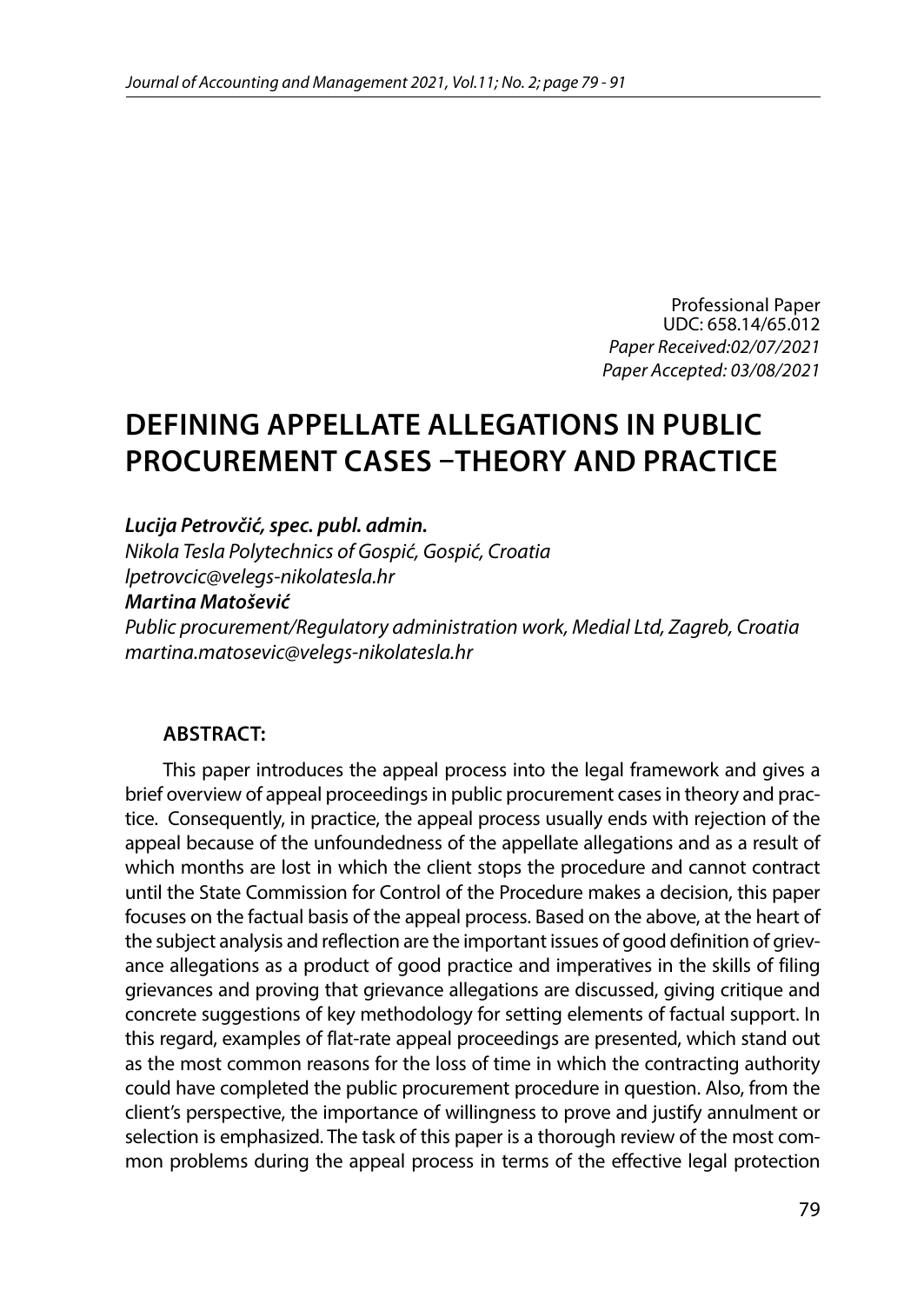encountered by authorized representatives of contracting authorities and tenderers in the procedure, whose phases will try to justify the hypothesis that the demanding administrative complexity of the appeal process in terms of proving and refuting appellate allegations is one of the key reasons for the procedural issues of public procurement.

#### *Keywords: public procurement, appeal process*

### **1. INTRODUCTION**

According to the latest data published in the Statistical Report on Public Procurement in the Republic of Croatia for 2019, the total value of public procurement amounts to HRK 54,105,927.15 without VAT. A large number of economic entities on the market, as well as public and sectoral ordering parties, establish contractual relations based on conducted public procurement procedures. A market competition in which such a large number of participants compete for a contract can undoubtedly end up in a way that individual participants feel that they were not selected due to violation of subjective rights and are therefore damaged. In order to guarantee legal security to the participants in the public procurement procedure and ensure the lawful use of budget funds, the legislator provided an appeal procedure as a legal remedy. The possibility of consuming a legal remedy in public procurement procedures provides the possibility of legal protection to many economic entities that are participants in the procedure if they consider that they have suffered damage due to violation of subjective rights provided that they had a legal interest in obtaining a particular public procurement contract. Also, the appeal process's legal security undoubtedly strengthens the participants' confidence in the procedures in the very legality of the implementation of the procedures. Public procurement is a living system of normative frameworks with a tendency to complement through good practice and improvement following the challenges of the new time, which, due to the adjustments, represent a platform for new procedural practice in terms of public procurement of innovative solutions.

### **2. IMPERATIVE OF THE APPEAL ALLEGATION IN THE APPEAL PROCEDURE**

When an aggrieved party considers that it has suffered damage and decides to initiate an appeal procedure, it is first necessary to define well and provide good argumentation on the irregularity due to which it considers that there has been a violation of subjective rights and ultimately damage. Although the burden of proof is on both sides, the prerogative of the appellate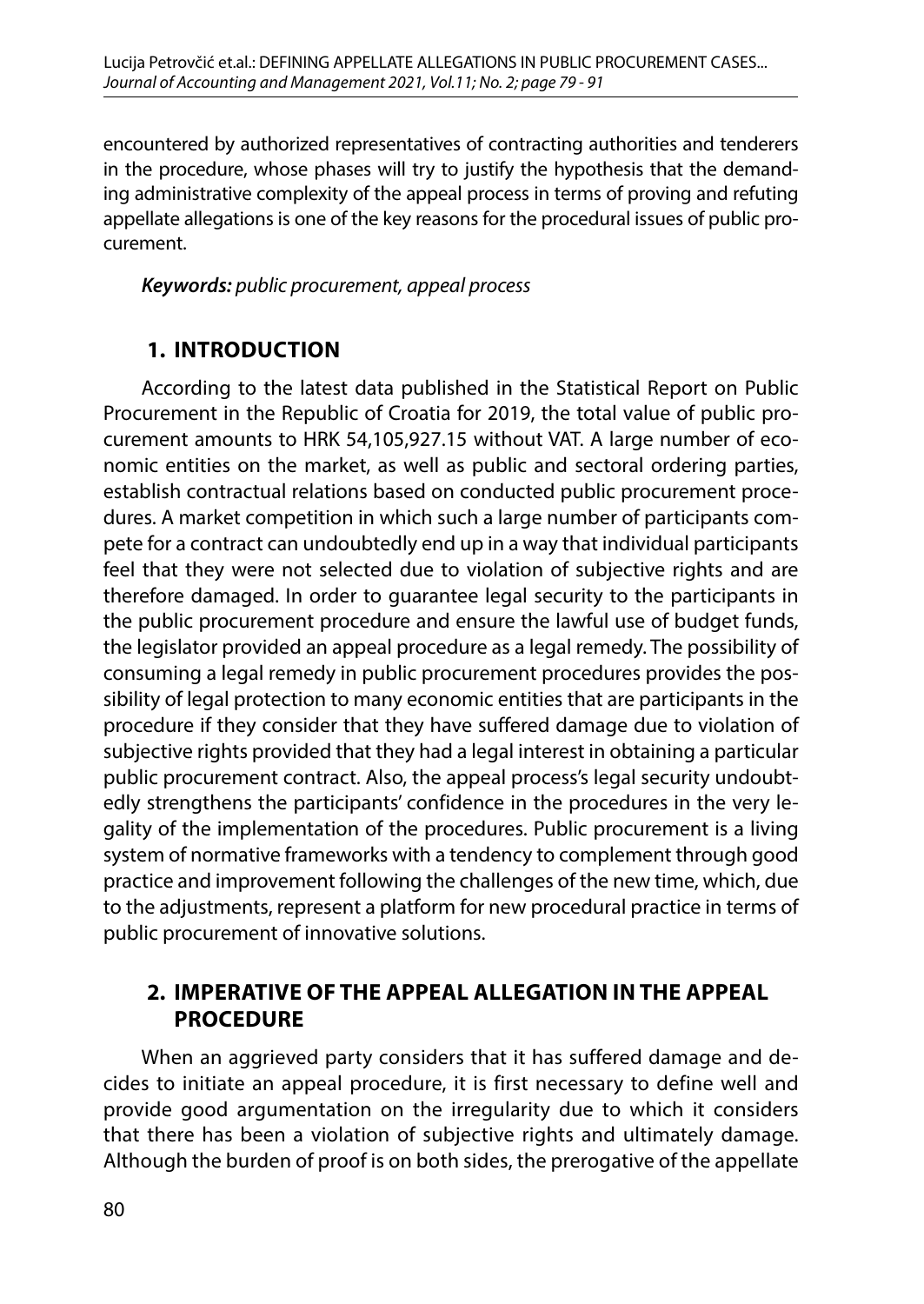procedures is at the initiative of the appellant. Article 420, paragraph 1, of the Public Procurement Act (hereinafter: PPA)**1** defines the appeal as a description of irregularities and an explanation. The appeal statement is the mandatory content and the core of any appeal. An appeal that would not contain appellate allegations would be devoid of purpose. However, the complexity of the institute itself is, on a case-by-case basis, summarized in the question of which rights should be stated for the allegations to be substantiated. When defining appellate allegations, it is crucial to follow the provisions of the Procurement Documentation and how the ordering party has defined the requirements and the ways of proving that these requirements have been met. If the appellant files an appeal against the provisions of the Procurement Documentation, it is necessary that the appellate allegations have a basis in the legal provisions and that they are unquestionably proven. In principle, very clear, but in practice, the same requires applying both parties' learning outcomes and experiences to the appeal procedure.

### 2.1. APPELLATE ALLEGATIONS IN PRACTICE

In the continuation of the paper, two examples of defining the appellate allegation and factual determination and proving the circumstances of the appellate allegation are presented. Procedural complexity of appellate allegations, the importance of each segment of argumentation of appellate allegations with a broader picture of achieving the objectives of the ordering party and appellant's appellate rights, within the legal framework, make each appellate procurement procedure a subject that requires a separate systematic analysis of the case. We first point out the appellate procedure case in which the appellate allegation is not adequately defined concerning the procedure stage to which the appeal is lodged. It is clear from the above example that if the appellate allegations are not following the legal provisions regarding the moment of declaring an individual appellate allegation, such allegations are assessed as unfounded, and the appeal is rejected. In the second example, we emphasize the importance of factually establishing and proving the appellate allegations' circumstances. It is necessary that every appellate allegation has a basis in legal provisions and is unquestionably proven. If the appellate allegations remain only allegations, without reference to evidence and a link to laws/ bylaws, such allegations are assessed as unfounded, and the appeal is rejected.

**<sup>1</sup>** Public Procurement Act, the Official Gazette of the Republic of Croatia, No 120/16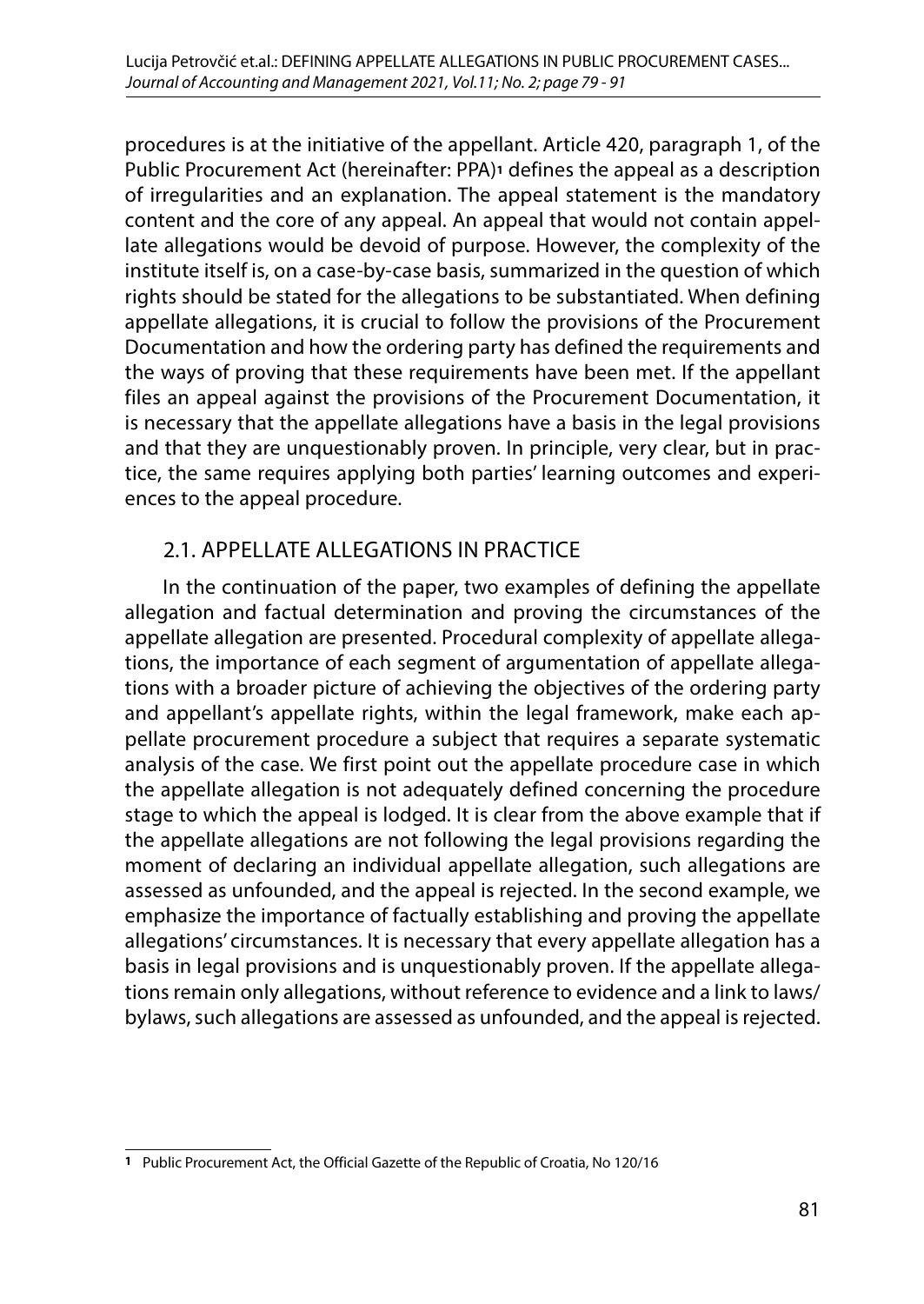### **2.1.1. An example of appeal definition issues**

From the Decision of the State Commission for Supervision of Public Procurement Procedures (hereinafter: DKOM)**2** of June 24, 2021, in which the appellant Srijem Ltd from Osijek files an appeal against the Decision on Annulment in the open procurement procedure for the subject of the procurement: gloves, ordered by Dr Josip Benčević General Hospital of Slavonski Brod, we see an example of the appeal's rejection due to its unfoundedness. In the appeal, the appellant disputes the validity of the review and evaluation of bids and proposes the annulment of the Decision on Annulment. He considers that the ordering party unfoundedly rejected his offer. The appellant's offer was rejected due to non-compliance with the required description of the technical specification for item 6 of the cost estimate - cotton gloves, packed in pairs, size 6-16. The appellant offered size of 6-12 for the said item. Following the above, the ordering party determines that the appellant does not have sizes 13-16 and rejects the bid. The appellant explains the appeal so that sizes 13-16 do not exist at all and refers to the novelty in the labelling and nomenclature of cotton gloves, according to which the largest size is 12-XXXL. It is clear that the appellant bases the backbone of the appeal on the appeal allegation, which is not appropriate to the stage of the procedure in which the appeal was filed (on the Decision on Annulment). It is primarily emphasized here that the provision of Article 280, paragraph 4, of the PPA, prescribes that tenderers prepare their tender exclusively according to the requirements and conditions defined in the Procurement Documentation. Therefore, in this case, the appellant was obliged to prepare a bid following the Documentation conditions and the ordering party was obliged to evaluate such a bid. According to the provision of Article 202 of the PPA, in the previous stages of the procedures, the appellant had the opportunity to request the ordering party to amend the description of the disputed item. Also, following the provision of Article 406 (paragraph 1, item 1) of the PPA, the appellant could have filed an appeal alleging an unsatisfactory description of the item through an appeal to the Procurement Documentation. It is undisputed that the appellant was dissatisfied with the requested description of paragraph 6 concerning the prescribed sizes requested. However, when the ordering party reviewed and evaluated the tenders and decided to annul the procedure, the appellant's remark on the prescribed sizes was no longer relevant, and the appellate allegations failed.

**<sup>2</sup>** Decision of the State Commission for Supervision of Public Procurement Procedures, Class: UP/II-034- 02/21-01/491; Registration Number: 354-01/21-6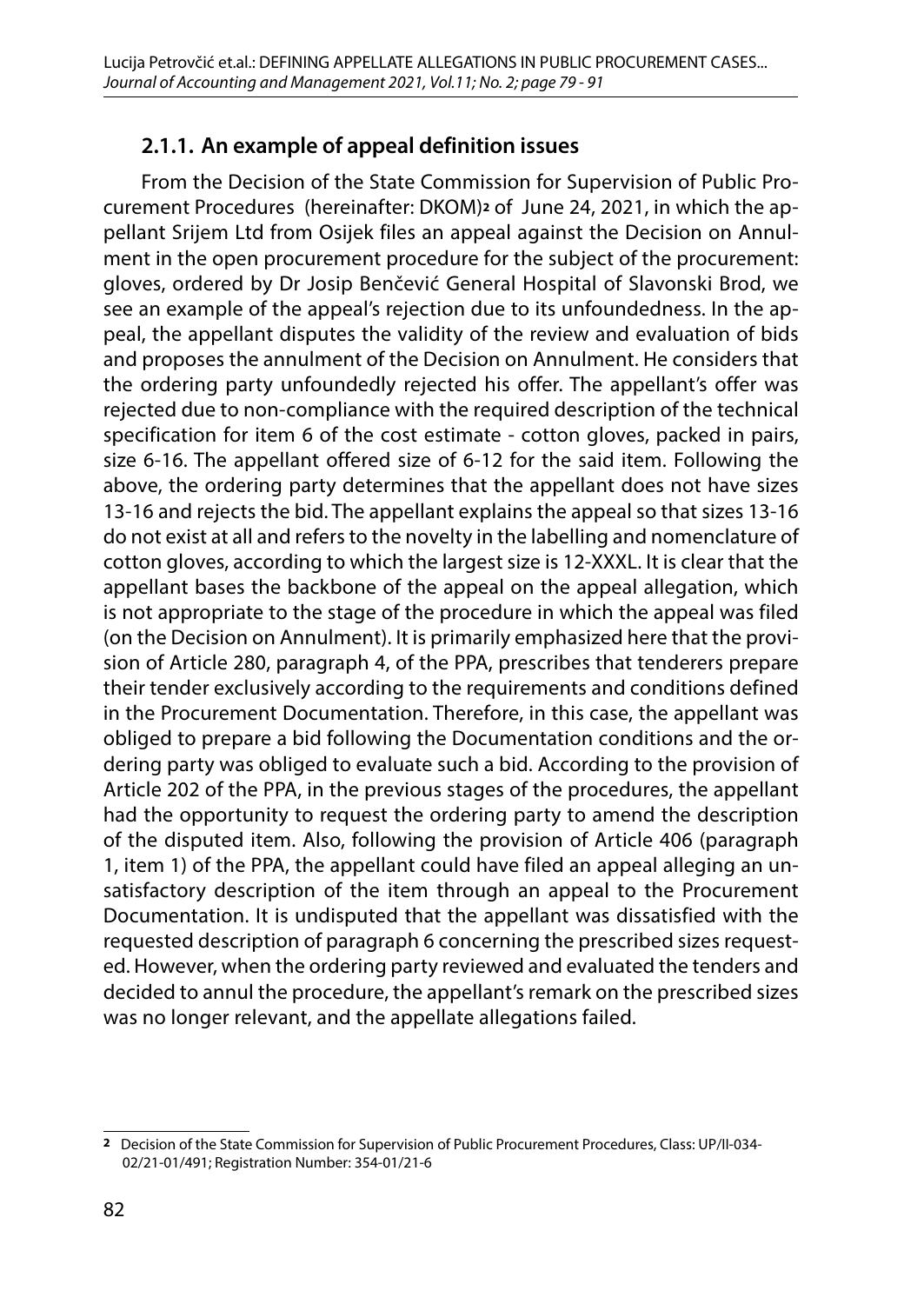### **2.1.2. An example of factual determination and proof of circumstances issues**

From the DKOM Decision**3** of June 17, 2021, in which the appellant Hrvoje Pozar Energy Institute of Zagreb, lodges an appeal against the Decision on Selection in the open procurement procedure for the subject of the procurement: development of the investment concept of sustainable energy of the City of Rijeka, client City of Rijeka, we also see an example of the rejection of an appeal on the ground that the appeal allegation is unfounded. The appellant disputes the legality of the selection decision and the validity of the bid of the selected bidder and the second-ranked bidder. The challenge to the validity of the selected bidder's bid is based on the complaint stating that the selected bid was extremely low-priced, which distorted competition. In doing so, the appellant explains that the bid of the selected bidder is:

- more than 50% lower than the average selling price in the market,
- 50% lower than the estimated value of the purchase,
- 27% lower than the second-ranked offer.

Furthermore, following Article 22, paragraph 1 of the Regulations on procurement documentation and bidding in public procurement procedures (hereinafter: the Regulations)**4**, some prerequisites must be met if the ordering party finds it necessary to require an explanation of an extremely low bid and these are:

- at least three valid bids have been received,
- the bid price is more than 20% lower than the price of the second-ranked valid bid,
- the price is more than 50% lower than the average price of the remaining valid bids.

The appellant's explanation of the reasons why he considers that the bid of the selected bidder, for which the ordering party was obliged to request an explanation of the extremely low bid, has no basis in the provisions of the Regulations that define an extremely low bid. If the appellant considered that there were circumstances for applying Article 22, paragraph 2, of the Regulations, which prescribes that the ordering party may require an explanation of

**<sup>3</sup>** Decision of the State Commission for Supervision of Public Procurement Procedures, Class: UP/II-034- 02/21-01/447; Registration Number: 354-01/21-9

**<sup>4</sup>** Regulations on procurement documentation and bidding in public procurement procedures, Official Gazette No 65/2017, 75/2020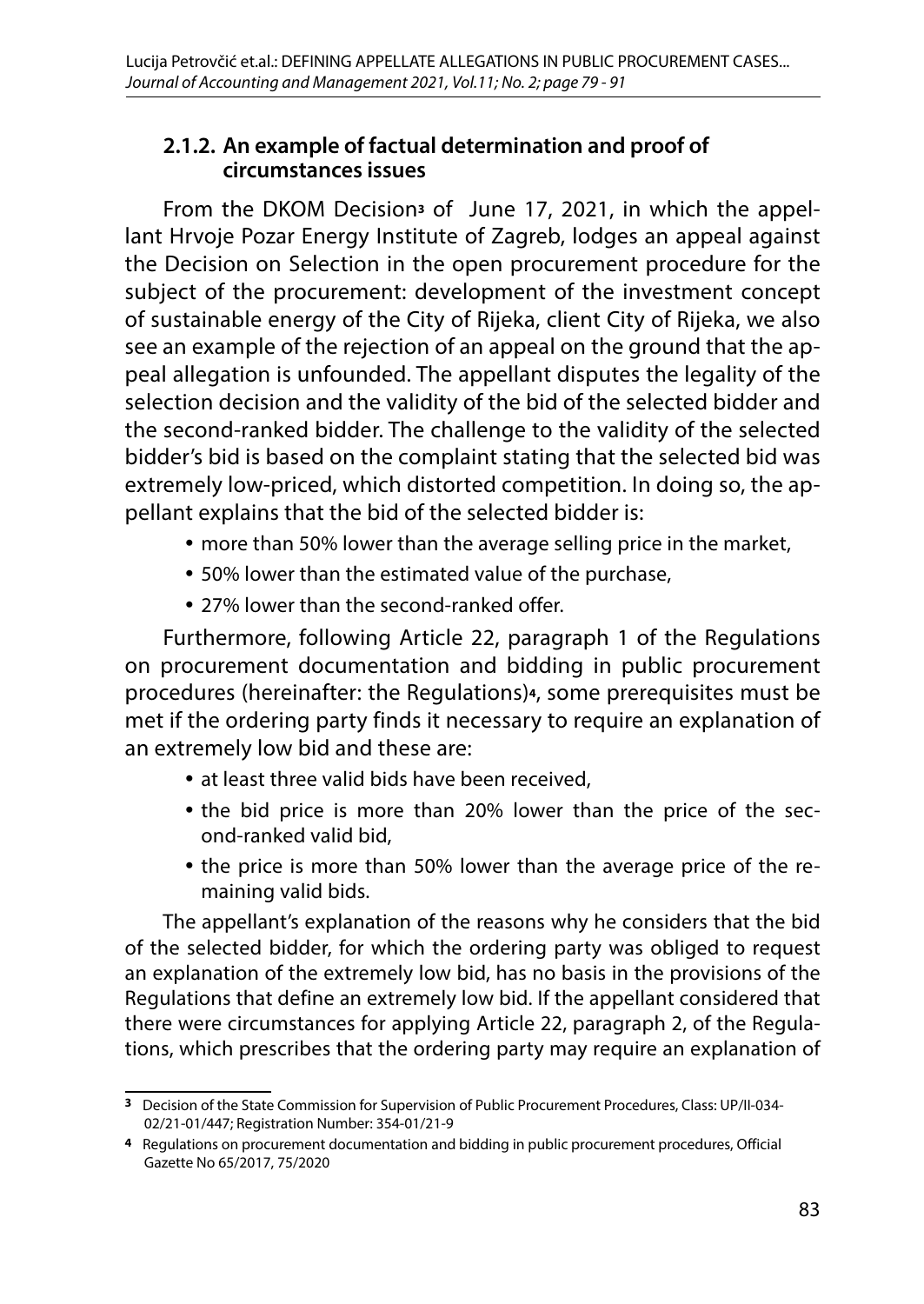the very low price for other reasons, he should have proved and explained this, which he did not do. Also, the appellant's allegation in which the appellant alleges distortion of competition, which puts him in an unequal position, is not related to the established facts or is not substantiated or proved by the appellant. According to the provision of Article 403, paragraph 1, of the PPA, each party to the procedures shall state the facts on which its claims are based, and those facts must be substantiated. Thus, it is not sufficient to merely state the fact as an appellate allegation. If the appellate allegation is not proven, it remains assessed as a flat claim and an unfounded appellate allegation.

### **3. ISSUES OF PROVING / REFUTING APPELLATE ALLEGATIONS**

According to a survey conducted for a research seminar paper**5**, in June 2021, we surveyed a sample of 27 respondents who were parties to appeal procedures, bidders and authorized representatives of public ordering parties, including a wide range of professionals engaged in the public procurement system. It is interesting to point out their answers to the question of what is their most significant problem in the appeal procedure. These are the ones who apply the normative frameworks, guidelines and recommendations in practice, thus creating an appeal procedure within this complex institute. As a critical issue in the course of the appeal procedure, 66.7% of the respondents consider proving/ refuting the allegations of the appeal. In addition, 22.2% of the respondents see too short deadlines for preparing statements, evidence and submission of additional documents as a problem, and 11.1% of them stated the problem of "professional" appellants. By analyzing the attached survey question, we would like to emphasize the justification of the central topic of this paper in terms of presenting the selection of specific issues of correct argumentation and refutation of appellate allegations, which represents food for thought and a problem "on both sides" of public procurement.

Regarding the selection of the respondents, it is clear that they had a common answer to one of the questions; unsurprisingly, most of them pointed out the so-called struggle with arguments as a stumbling block in the realization of the stated rights and legal interests. Therefore, the graphic presentation of the answers to this question shows that the

**<sup>5</sup>** Matošević, M., 2021,"Pravni lijekovi u postupcima javne nabave", Nikola Tesla" Polytechnics of Gospić, research seminar paper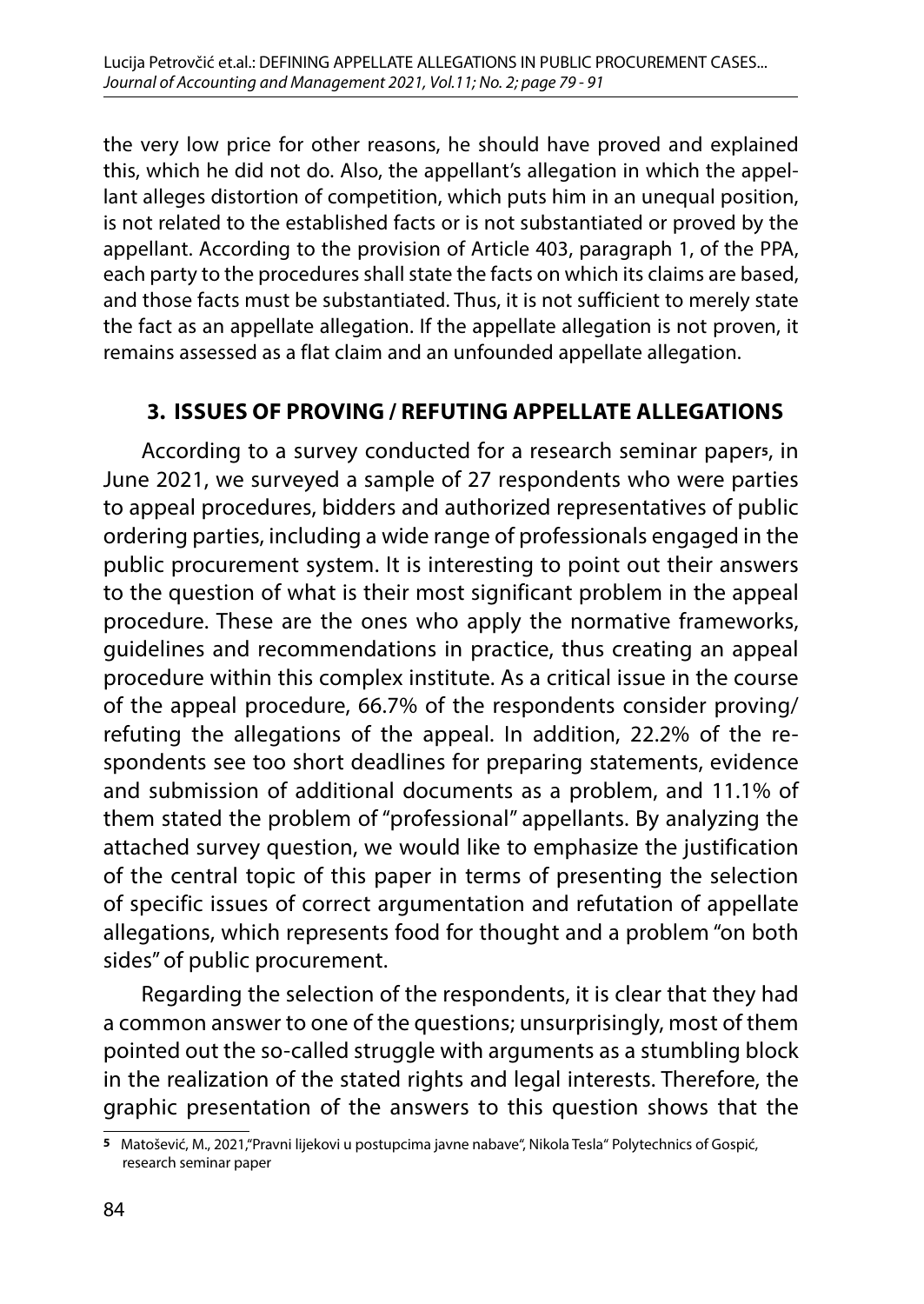complexity and administrative demand of the appellate procedure lie mainly in proving/refuting the appellate allegations. From the above, it may be concluded that defining and proving the facts from the appellate allegations is crucial for the successful outcome of the appellate procedures, so it is important to ensure that all elements of the appellate allegation are well defined and proven.

3.1. GRAPHIC PRESENTATION OF THE ANSWER TO THE QUESTION **3.1. Graphic presentation of the answer to the question of the most significant problem**  OF THE MOST SIGNIFICANT PROBLEM DURING THE APPEAL **during the appeal procedure:** PROCEDURE:



*Source: Research seminar paper, Matošević, M.,"Pravni lijekovi u postupcima javne nabave"*

### **4. PUBLIC PROCUREMENT AND NEW CHALLENGES REGARDING APPEAL PRACTICE**

Source: Research seminar paper, Matošević, M.,"Pravni lijekovi u postupcima javne nabave" modern public procurement have been placed in the context of time and new **PRACTICE** challenges. Guidance on Innovation Procurement C(2021) 4320**6**, published on In a time of new challenges, crises caused by COVID-10 disease, parallelly with the development of new technologies, the fourth industrial revolution, energy transition and a whole new digital paradigm, subject reflections on June 21, 2021, at the time of writing, makes an interesting novelty, i.e. legally non-binding practical guidelines in the field of PPA, both for the practical part and professional discussions. The document aims to encourage public investment through guidelines and examples of good practice with a tendency to

**<sup>6</sup>** Guidance on Innovation Procurement C(2021) 4320, available at: *[https://ec.europa.eu/docsroom/docu](https://ec.europa.eu/docsroom/documents/45975)[ments/45975](https://ec.europa.eu/docsroom/documents/45975)*), published on June 21, 2021.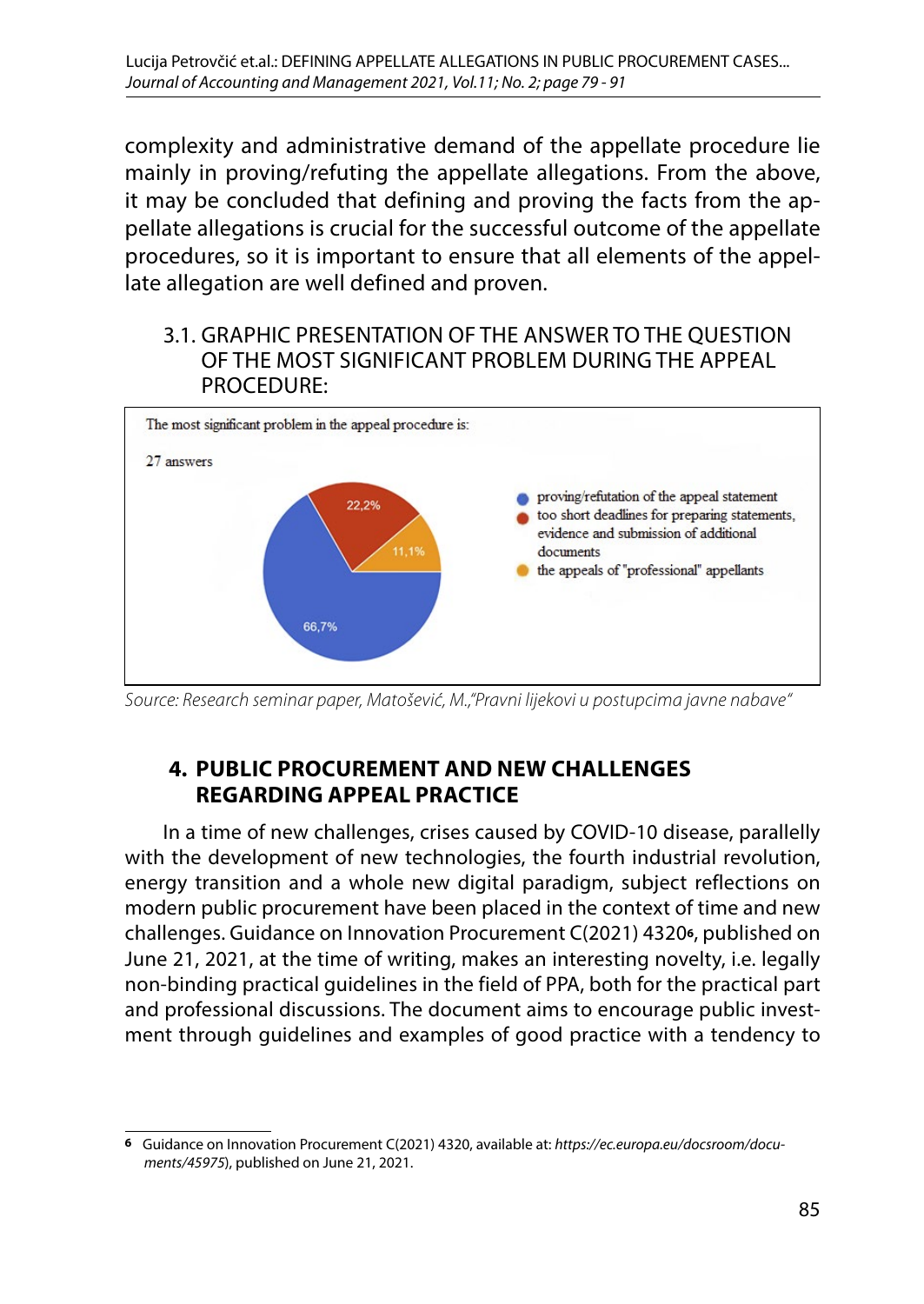transform the current economy into an economy of sustainable development**7**. The imperative is placed on the green and digital economy in line with the aforementioned new social paradigm. Besides the educational purpose of the inherent nature of the topic aimed at popularization of the practice, the document contains useful examples of how to conduct public procurement of innovative solutions, i.e. how to use opportunities to raise quality in the process and create new opportunities for companies, suppliers and society as a whole. It also prescribes intellectual property rights in the field of public procurement. The Guidance on Innovation Procurement lists the cooperation of public bodies with innovative companies as "first beneficiaries" in terms of public procurement of new or significantly improved products, services or processes that have not yet been placed on the market and are purchased by the first 20% of customers. Here it is important to point out the novelty introduced by the provisions of the PPA, which introduced a public procurement procedure called "Innovation Partnership", used when no solution is available on the market for the needs of the ordering party**8**, according to which, based on the previous market research and analysis**9**, Article 86., line 2, states that: "An ordering party may use an innovation partnership if it requires innovative goods, services or works which it cannot satisfy by procuring goods, services or works already available on the market". Sectoral ordering parties can also use innovation partnerships**10**. Furthermore, the only criterion for selecting a bid in an innovation partnership is exclusively the best price-quality ratio, qualitative criteria relating to the ability of competitors in the field of research and development**11**. In this regard, recommendations for the proper determination of the conditions of the ability of economic subjects, since the public procurement of innovative solutions involves risks, and in terms of procedural prerequisites for appealing, lodging an appeal and giving responses to the appeal according to the novelty mentioned above and its implementation in the complex institute of public procurement, will certainly have its place in expert discussions and the practice of appeal procedure, since the practice of appeal procedure in the field of innovation has not existed so far in the Republic of Croatia. However, the implementation of the public procurement procedure is

**<sup>7</sup>** See: Komunikacija Komisije. Nova industrijska strategija za Europu, COM(2020)102, 10.3.2020. Available at: [https://eurlex.europa.eu/legalcontent/HR/TXT/PDF/?uri=CELEX:52020DC0102&from=HR.](https://eurlex.europa.eu/legalcontent/HR/TXT/PDF/?uri=CELEX:52020DC0102&from=HR) Komunikacija Komisije, Strategija za MSP-ove i održivu i digitalnu Europu, COM(2020)103 final,10.3.2020. Available at: [https://eurlex.europa.eu/legalcontent/HR/TXT/PDF/?uri=CELEX:52020DC0103&from=HR.](https://eurlex.europa.eu/legalcontent/HR/TXT/PDF/?uri=CELEX:52020DC0103&from=HR) te Mehanizam za oporavak i otpornost dostupno na web stranici: [https://ec.europa.eu/info/business-economy-euro/](https://ec.europa.eu/info/business-economy-euro/recovery-coronavirus/recovery-and-resilience-facility_hr) [recovery-coronavirus/recovery-and-resilience-facility\\_hr](https://ec.europa.eu/info/business-economy-euro/recovery-coronavirus/recovery-and-resilience-facility_hr))

**<sup>8</sup>** See: Directive 2014/24/EU

**<sup>9</sup>** See the Articles 198 and 199 of the PPA, OG No 120/16.

**<sup>10</sup>** ibid. Art. 356

**<sup>11</sup>** ibid. Art.130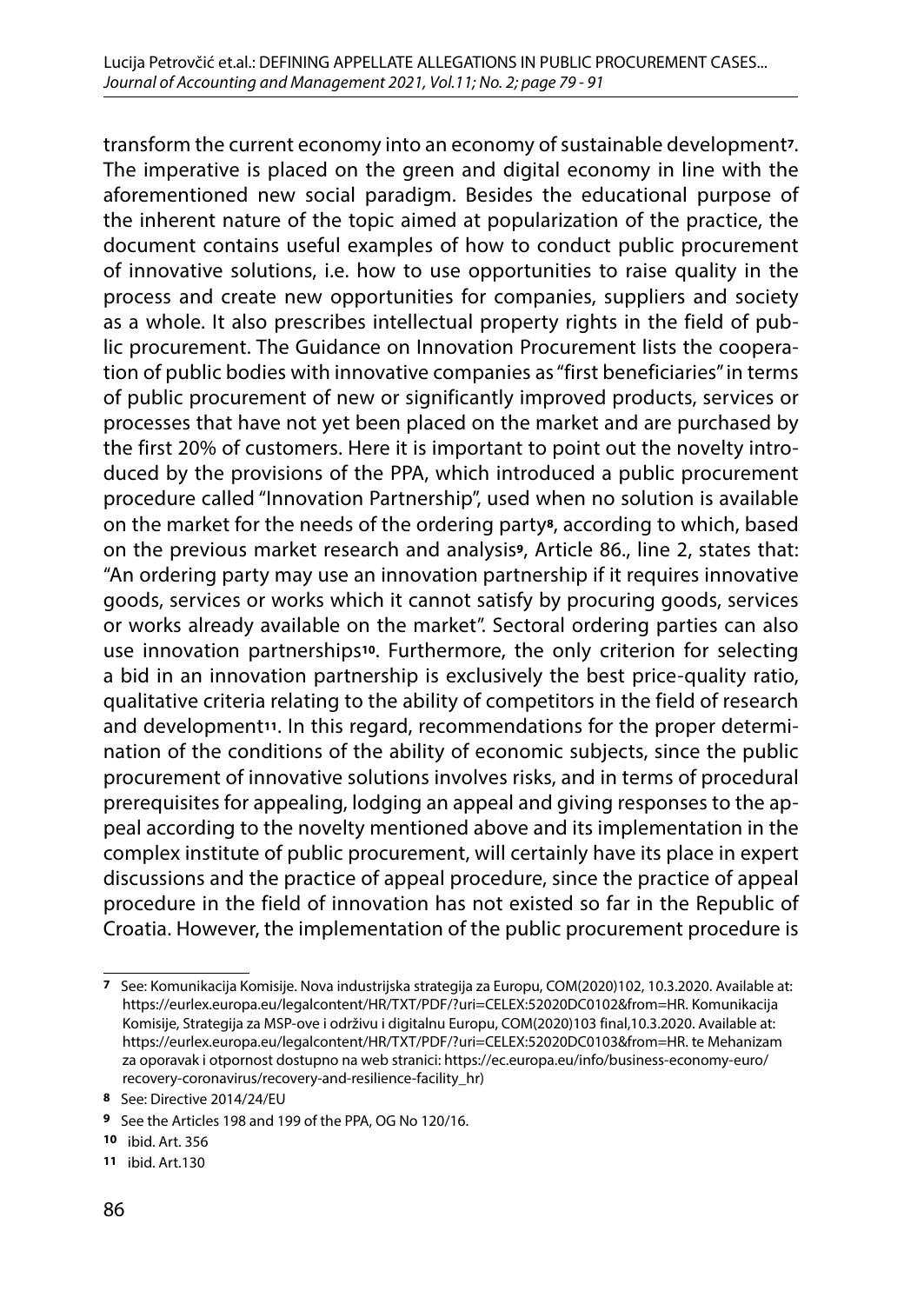underway. Namely, in December 2020, the City of Zagreb published the Imposition Notice for the subject of the procurement: Development of technological innovation to improve the sludge treatment line at the Central Wastewater Treatment Plant of the City of Zagreb by building an experimental plant and managing the experimental plant for one year, depending on success in experimental plant management and preparation of project documentation for sludge treatment plants and obtaining permits**12**. Given that this is a two-stage procedure in which negotiations are still underway, there are still no results on the termination of the procedure. Following all the above, there is no practice in appellate procedures. Unfortunately, the ordering parties do not apply this type of procedure, and therefore there is no practice regarding the remedy and the filing of appeals. Since this is a more recent institute whose practice is developing together with the transition of the innovation society, it may be concluded that the institute of public procurement of innovative solutions will be complemented by the practice of appeals whose interpretations of the most common "on-site" mistakes will be the flagship of good appellate practice. The challenges of the new industrial revolution bring new solutions that make business, public and private segments easier for all sectors within the public administration. With the tendency to introduce managerial principles in the ways of working of public bodies, the procurement of innovative solutions, new technologies, services and products should come to life in step with the digital transition of our society and thus appellate practices in public procurement innovation solutions. For example, let us imagine the first ideas of connecting cameras and mobile phones that classic mobile devices did not have twenty years ago**13** and a hypothetical case where the Ministry of Labor and Social Welfare considers purchasing mobile phones with integrated cameras necessary for employees. It prescribes their minimal technical characteristics, in this case, mobile devices for these employees, i.e. for the needs of their inspectors, whose scope includes fieldwork such as making the records with photo documentation. Then, for such a publication, it is possible that the appellant could state that the described technical specifications can be met only by one specific product, then the only manufacturer of mobile phones with an integrated camera, make a point on the product and thus the customer is referred to a specific item. Furthermore, the customer can explain and prove that the product represents the technical specifications necessary for its functionality, i.e. the realization of the purpose of the procurement in question. Without the mentioned specification, these devices will not have the required

**<sup>12</sup>** In the Electronic Public Procurement Notice of the Republic of Croatia (EJON) under the code 2020 / S 0F2-0043800, a tender notice was published for the subject of procurement. (accessed: June 30, 2021)

**<sup>13</sup>** The first such device was the Japanese mobile phone Sharp J-SH04, data available at https://global.sharp/ corporate/info/his/only\_one/item/t34.html (accessed: June 15, 2021)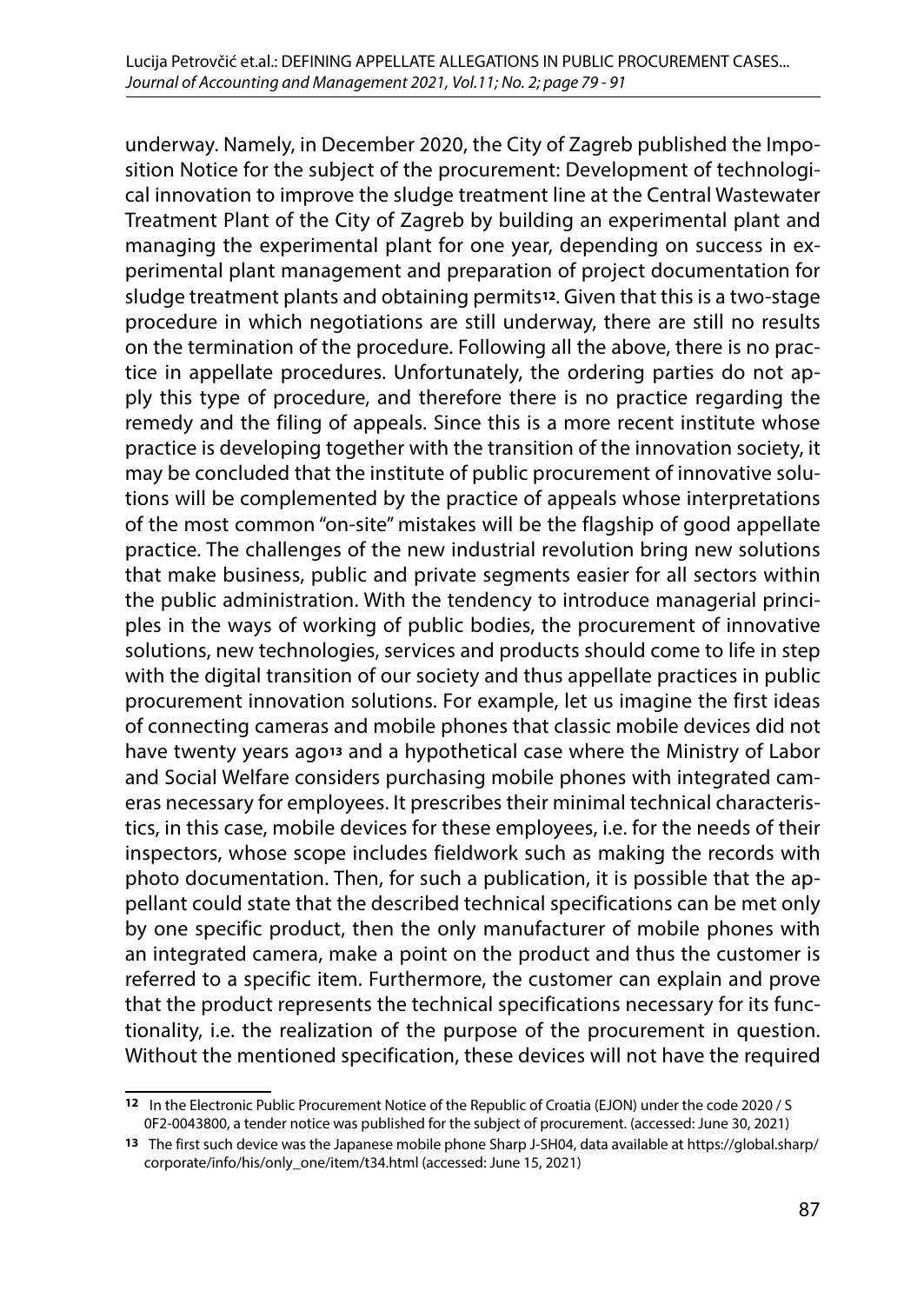function. It would be meaningless if we want to improve the way we work, and there is a product on the market whose need we can justify, that we should not look for such a product as long as there are no more manufacturers on the market that meet such a technical specification. It can also happen that when the deadline for submission of bids expires, other manufacturers will develop the technology in question. Although there is an obstacle to competition, in that case, the said condition, although restricting competition, would be justified. Also, the client can never be sure enough that he has researched the market well. However, if there were a dozen products on the market with an integrated camera, and the customer asks as a minimum technical characteristic that the camera should have a certain number of megapixels and thus refers to only one specific manufacturer, it would be difficult to argue.

#### 4.1. REQUIRED FEATURES VS A MORE INNOVATIVE METHOD OF **PRODUCTION**

 Although, as mentioned above, only one procedure of the Institute of Public Procurement Innovation is underway, to achieve the required product specification, the question arises whether the production method is essential, can it be more innovative and achieve the required characteristic? In terms of the issue in question and the reasoning within which we can draw a parallel comparison, the judgment of the High Administrative Court**14**, which annulled the Decision of the DKOM**15** of 28 May 2021, is very interesting. Namely, the appellant stated that the technical characteristics are discriminatory because they refer to a particular method of production, which excludes products with the required characteristic (min. separation force required). The same technical characteristic can be achieved by glueing. Therefore, the appellant considers that the ordering party must have provided an equivalent method of production. The ordering party did not eliminate the appellant's objections with the evidence submitted in the appeal procedure and, among other things, did not prove in any way that only the injection method for joining the soles and shoe uppers was acceptable. Prescribing the required technical characteristic of the force of separation of the upper and soles, and prescribing only one method of joining (injection) that must be used to achieve the required characteristic, without allowing the provi-

**<sup>14</sup>** The judgment of the High Administrative Court, VUS RH-Usll-153/21-11.

**<sup>15</sup>** Decision of the State Commission for Supervision of Public Procurement Procedures, Class: UP/II-034- 02/21-01/194.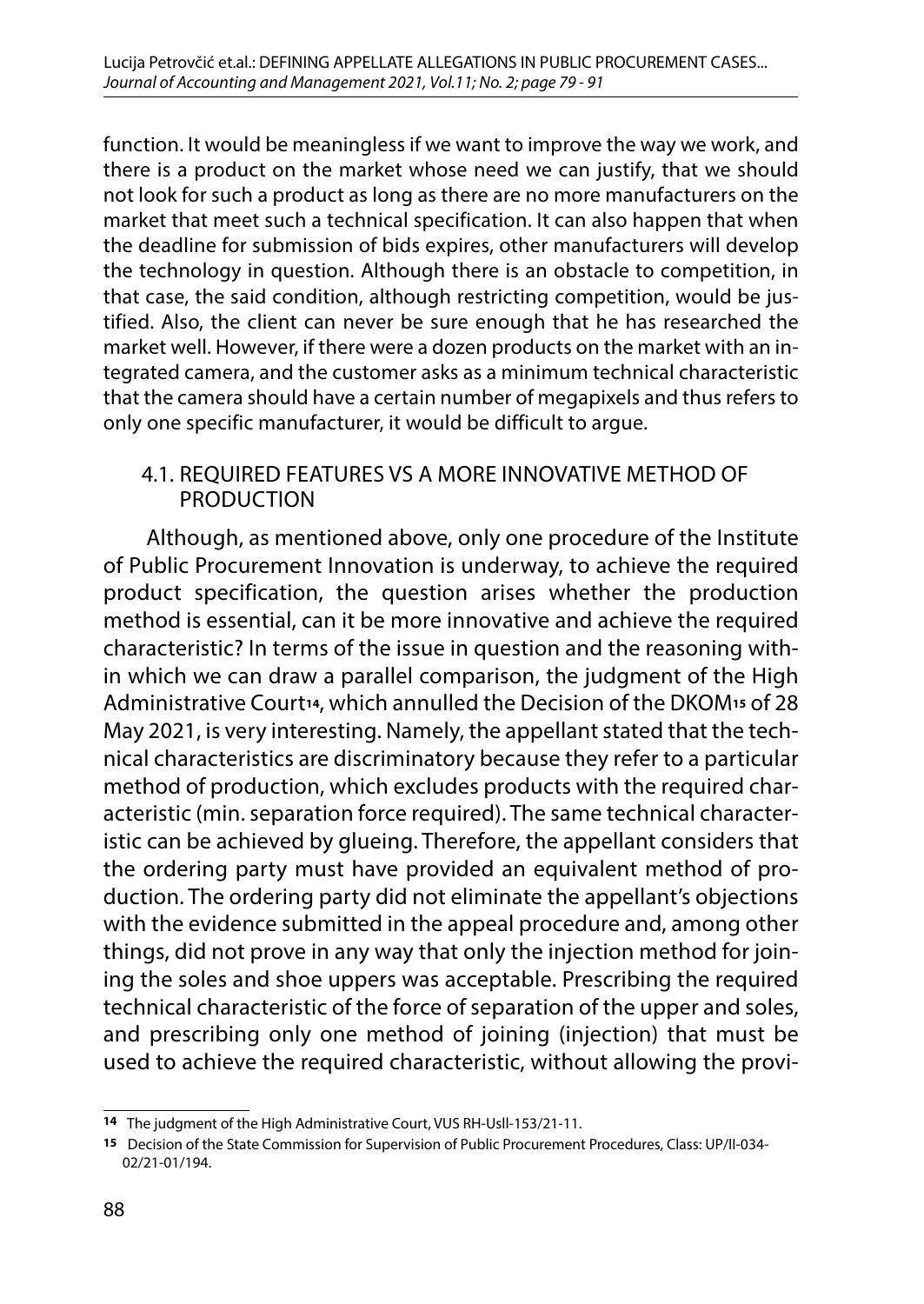sion of other equivalent methods that could also achieve the required characteristic, the ordering party acted contrary to the provisions of Article 210 of the PPA. Although the High Administrative Court annulled that decision, this is undoubtedly an excellent example of reflection in appellate practice regarding new methods and legal interpretation.

### **5. CONCLUSIVE REMARKS**

Evidence and refutation of appellate allegations are key elements of the appellate procedure, and the success of the appeal depends on them, i.e. the success of refuting the appellate allegations and assessing the appeal as unfounded. Therefore, it is clear that the tremendous burden for the parties in the appellate procedures is precisely the quality of proving/refuting the appellate allegations. The justification of the central topic of this paper in terms of presenting the selection of specific issues of proper argumentation of appellate allegations and the issue of refuting them, in the fight against arguments, is a reflection and issues "on both sides" of public procurement. In the appellate procedure, bidders must define, explain and prove the appellate allegations in a good way. The prerogative of the appellate procedure is on the appellant. However, the burden of proof is on both sides, so the ordering parties must be prepared to refute the appellate allegations to prove the legality of the requirements and conditions of the Procurement Documentation, review procedure, evaluation and selection tenders. The outcome of the appeal procedure depends on the skill of proving. In order for the parties to the procedures to approach the appeal procedure as successful as possible, it is advisable to check the practice of the DKOM or the practice of the High Administrative Court in similar cases in case of dilemmas.

The challenges of the new industrial revolution bring new solutions that make business, public and private segments easier for all sectors within the public administration. Since this is a more recent institute whose practice is developing together with the transition of the innovation society, it may be concluded that the institute of public procurement of innovative solutions will be complemented by the practice of appeals whose interpretations of the most common "on-site" mistakes will be the flagship of good appellate practice. In this regard, we face the challenges of a new appellate practice regarding the public procurement of innovative solutions.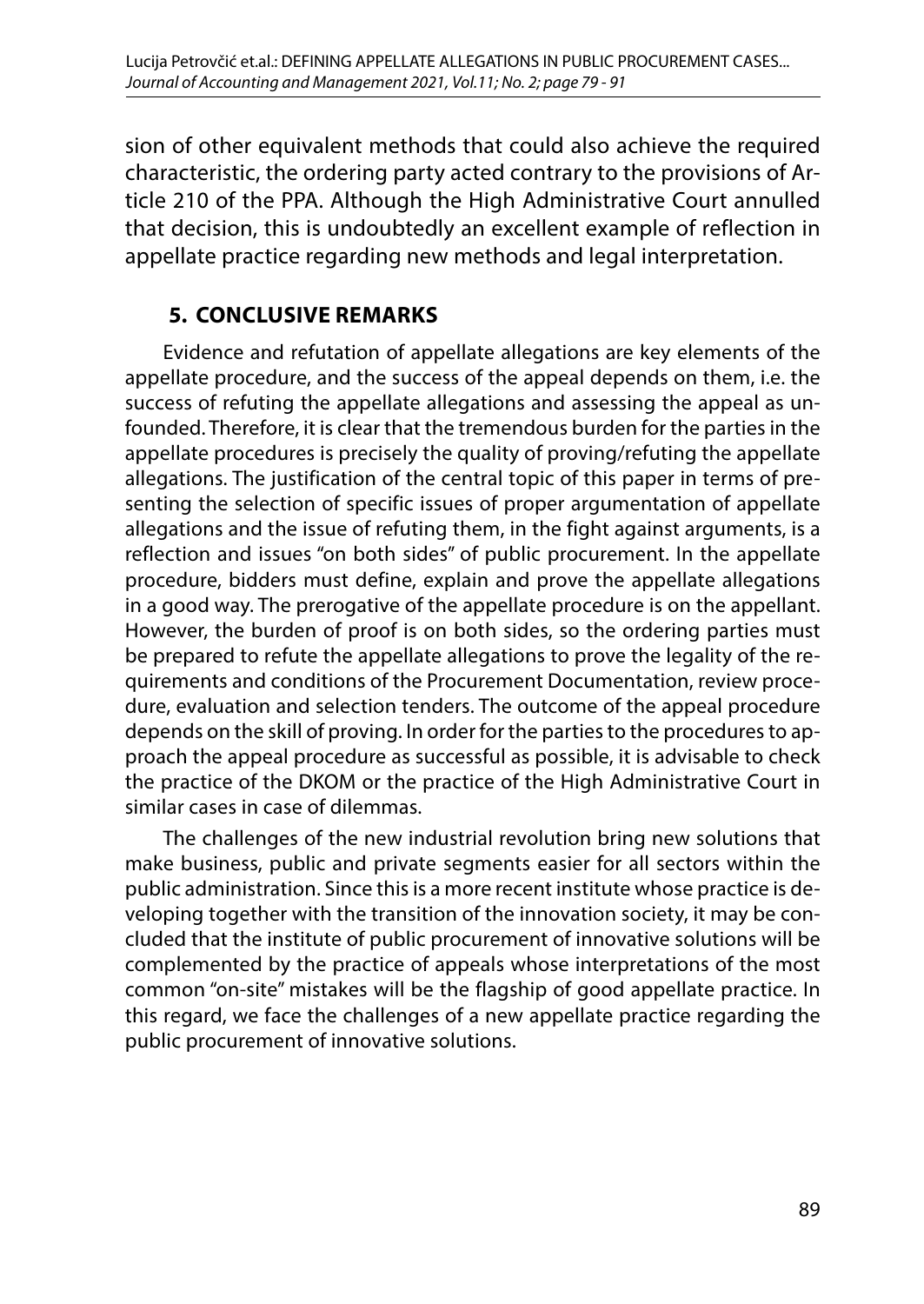## **REFERENCES**

- 1. Matošević, M., 2021. "Pravni lijekovi u postupcima javne nabave ", Veleučilište "Nikola Tesla" u Gospiću, a research seminar paper
- 2. Zakon o javnoj nabavi, Narodne Novine, broj 120/2016
- 3. Pravilnik o dokumentaciji o nabavi te ponudi u postupcima javne nabave, Narodne novine broj, N65/2017, 75/2020
- 4. Directive 2014/24/EU
- 5. Presuda Visokog upravnog suda (VUS RH-Usll-153/21-11)
- 6. Rješenja Državne komisije za kontrolu postupka javne nabave, Klasa: UP/II-034-02/21-01/447
- 7. Rješenja Državne komisije za kontrolu postupaka javne nabave, Klasa: UP/II-034-02/21-01/491
- 8. Rješenje Državne komisije za kontrolu postupka javne nabave, Klasa: UP/II-034-02/21-01/194
- 9. Statističko izvješće o javnoj nabavi u Republici Hrvatskoj za 2019. godinu *[http://www.jav](http://www.javnanabava.hr/userdocsimages/Statisticko_izvjesce_JN-2019  NOVO-converted.pdf)[nanabava.hr/userdocsimages/Statisticko\\_izvjesce\\_JN-2019%20-%20NOVO-converted.pdf](http://www.javnanabava.hr/userdocsimages/Statisticko_izvjesce_JN-2019 - NOVO-converted.pdf)*
- 10. Smjernice za javnu nabavu inovativnih rješenja, Guidance on Innovation Procurement C(2021) 4320. Available at: *<https://ec.europa.eu/docsroom/documents/45975>*). Published on June 21, 2021.
- 11. Komunikacija Komisije, Nova industrijska strategija za Europu, COM(2020)102 final, March 10,2020.*https://eurlex.europa.eu/legalcontent/HR/TXT/PDF/?uri=CELEX:52020DC0102&from=HR*.
- 12. Komunikacija Komisije, Strategija za MSP-ove i održivu i digitalnu Europu, COM(2020)103 final, March 10, 2020. *[https://eurlex.europa.eu/legalcontent/HR/TXT/PDF/?uri=CELEX:52020DC0](https://eurlex.europa.eu/legalcontent/HR/TXT/PDF/?uri=CELEX:52020DC0103&from=HR) [103&from=HR](https://eurlex.europa.eu/legalcontent/HR/TXT/PDF/?uri=CELEX:52020DC0103&from=HR)*.
- 13. Mehanizam za oporavak i otpornost *[https://ec.europa.eu/info/business-economy-euro/recov](https://ec.europa.eu/info/business-economy-euro/recovery-coronavirus/recovery-and-resilience-facility_hr)[ery-coronavirus/recovery-and-resilience-facility\\_hr](https://ec.europa.eu/info/business-economy-euro/recovery-coronavirus/recovery-and-resilience-facility_hr)*)
- 14. Postupak Partnerstva za inovacije na EJON RH 2020/S 0F2-0043800 (accessed on June 30, 2021).
- 15. Web adresa zanimljivosti o mobilnom uređaju s prvom integriranom kamerom Sharp J-SH04 *[https://global.sharp/corporate/info/his/only\\_one/item/t34.html](https://global.sharp/corporate/info/his/only_one/item/t34.html)* (accessed on June 15, 2021)